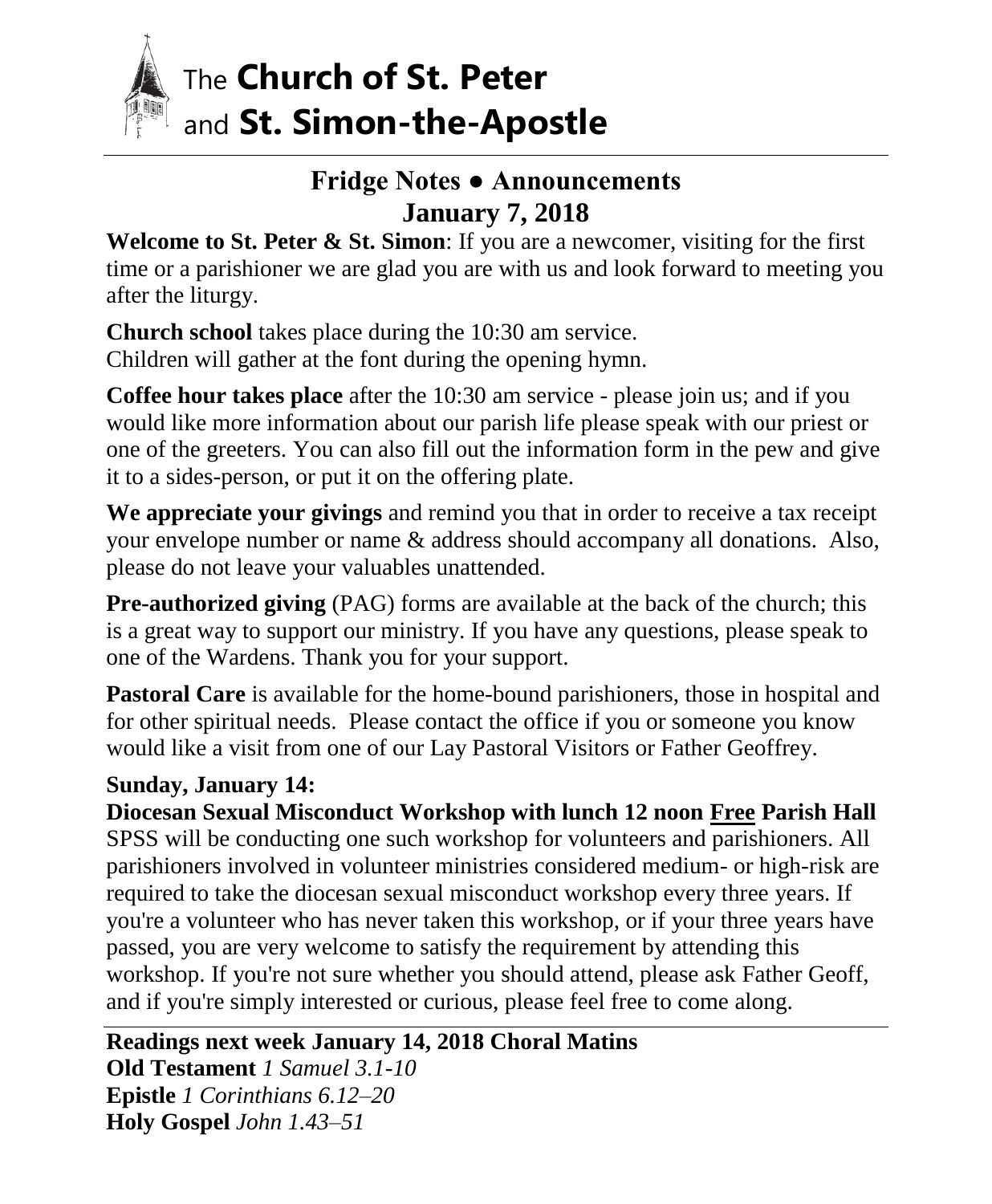#### **THIS WEEK AT ST PETER & ST SIMON**

**Wednesday, January 10:** William Laud, Archbishop of Canterbury 11 am – Holy Eucharist with Anointing for Healing (in the Chapel) **Sunday, January 14:** Second Sunday after the Epiphany 8:30 am Holy Eucharist celebrated from The *BCP* 9:30 am Coffee & Conversation discussing the readings of the day. 10:30 am Choral Matins 12 noon Diocesan Sexual Misconduct Workshop with lunch **Free Looking Ahead: February 4-15:** Pilgrimage to Holy Land **Sunday, February 25:** Annual Vestry **Last Tuesday of the Month:** 6 pm Candlelight Evening Prayer Service

#### **A Word from the Rector**

"Growing in Christ" is the name of the diocesan strategic plan that sets the course of ministry in the diocese over the next five years. The areas of focus are: Leadership and Formation; Trust and Culture; Innovation based on Evidence; Stewardship and Resources. Information about the plan is available on the diocesan website. I raise this now because we are looking ahead to focus our ministry and it seems to me that some if not all the areas of focus connect with our parish. We have discussed the need to develop a new mission statement for St Peter's and St Simon's. I would like us to adopt and adapt the name of the strategic plan. "Growing in Christ" is precisely what we are about as a faith community: growing through worship, community life, outreach and learning, and as a newly amalgamated parish we must focus on this together. **Growing in Christ –** *Together* is an appropriate mission for us at this time - please let me know what you think.

On Sunday, January 14<sup>th</sup> I have been invited to preach at St Jude's Wexford to celebrate the  $10<sup>th</sup>$  ordination anniversary of their priest and my long-time friend The Reverend Greg Carpenter. I will get back to SPSS as quickly as possible to join in the Responsible Ministry workshop.

Sunday, January  $21<sup>st</sup>$  is the Sunday we celebrate the Week of Prayer for Christian Unity. We are participating in the pulpit exchange again this year. The Reverend Neil Young from St Andrew's United will be here, I will be at Rosedale Presbyterian and The Reverend Wes Denyer will be at St Andrew's. Happy New Year!

*Geoffrey+*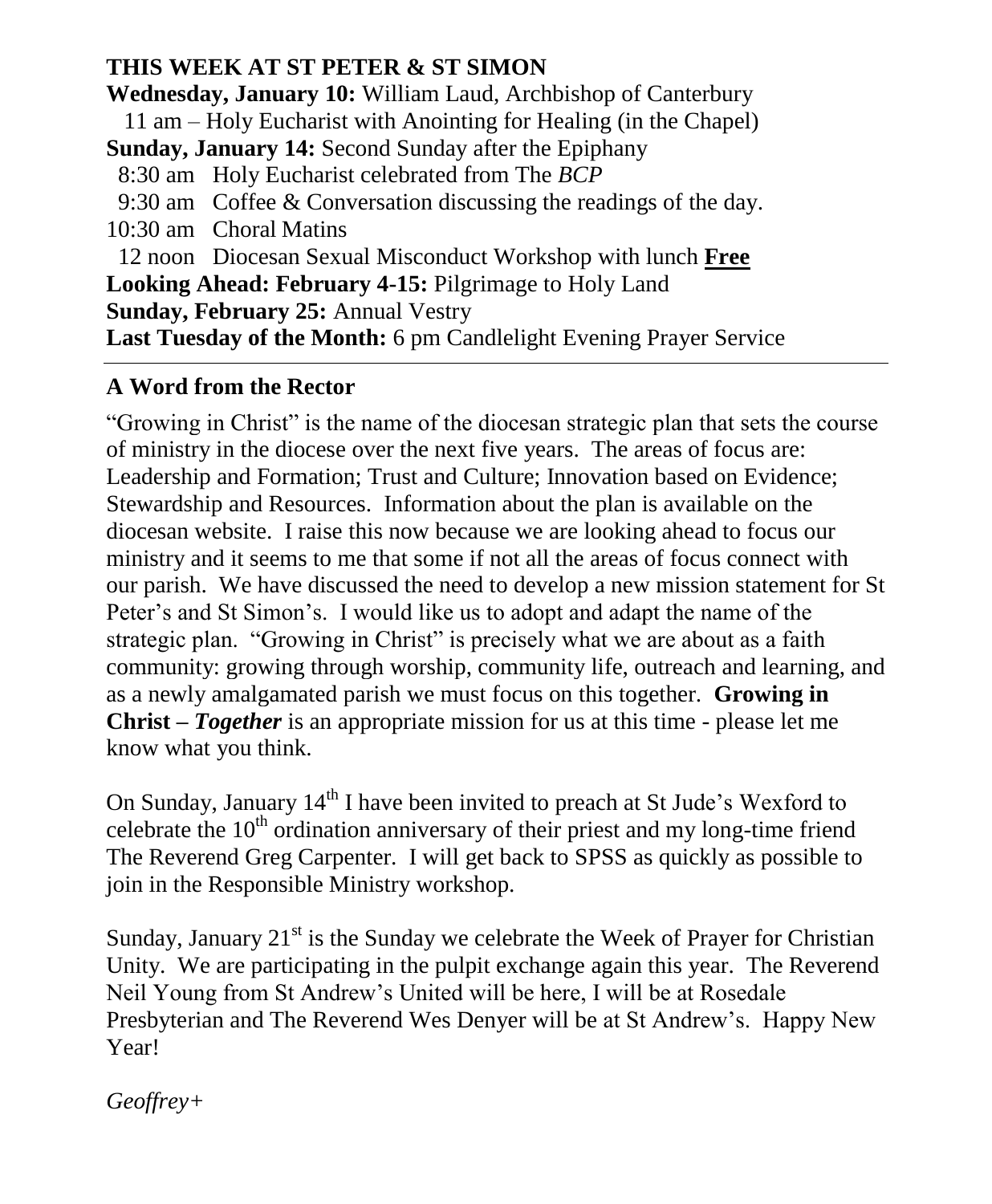#### **Diocesan Events**

Save the date: vestry motion workshops

The Social Justice and Advocacy department will be holding half-day workshops in each episcopal area to educate interested parishioners about the 2018 vestry motion on housing and homelessness. Anyone interested in learning more about the issue and engaging their parish in advocacy is invited to attend:

- Trent-Durham: Jan. 13, 9:30 a.m. to 12 p.m. at St. Saviour, Orono, 23 Mill St., Orono.
- York-Scarborough: Jan. 13, 1:30 p.m. to 4 p.m. at St. Matthew the Apostle, Oriole, 80 George Henry Blvd, Toronto.
- York-Simcoe: Jan. 20, time and location TBD
- York-Credit Valley: Jan. 20, time and location TBD

Learn more about the vestry motion on the [Social Justice and Advocacy page.](http://www.toronto.anglican.ca/parish-life/social-justice-and-advocacy/current-activities/)

### **Keepers of the Water Vigil, Wednesday, Jan. 17, 7 p.m.**

Church of the Holy Trinity, Toronto. This annual service, co-sponsored by the Toronto Urban Native Ministry and the Creation Matters subcommittee of the Diocese of Toronto, represents a confluence of Christian and Indigenous traditions to bless the sacred gift of water and mourn human complicity in polluting this gift. It is an occasion for prayer, lament and thanksgiving. All are welcome.

#### **Lay anointers invited to training weekend**

A training weekend for lay anointers will be held Feb. 9-11 at St. John's Convent, 233 Cummer Ave., Toronto. A limited number of rooms have been reserved, and commuter registration is also available. Clergy who supervise lay anointers in attendance will be asked to attend a supervision session on Feb. 10. [Register](https://events.r20.constantcontact.com/register/eventReg?oeidk=a07eeojytsndbbb9b86&oseq=&c=&ch=)  [online](https://events.r20.constantcontact.com/register/eventReg?oeidk=a07eeojytsndbbb9b86&oseq=&c=&ch=) or contact the Rev. Jo-Anne Billinger, chair of the Bishop's Committee on Healing, at *j.billinger@rogers.com* for more information. Space is limited.

### **York-Credit Valley hosts town hall follow-up**

Bishop Jenny Andison is inviting all interested clergy and laypeople to a followup to the York-Credit Valley September town hall. This gathering will take place on Jan. 13 from 8:30 a.m. to 12 p.m. at St. John the Baptist, Dixie, 719 Dundas St. E., Mississauga. Participants will identify ministries and activities they feel God is calling them to invest in and brainstorm concrete steps to undertake in 2018 to move them forward. [Register online](http://events.r20.constantcontact.com/register/event?oeidk=a07eeroa57c49368fb8&llr=zulsehqab) or see the [York-Credit Valley page](https://www.toronto.anglican.ca/about-the-diocese/area-bishops/york-credit-valley-2/ycv_events/) for more information.